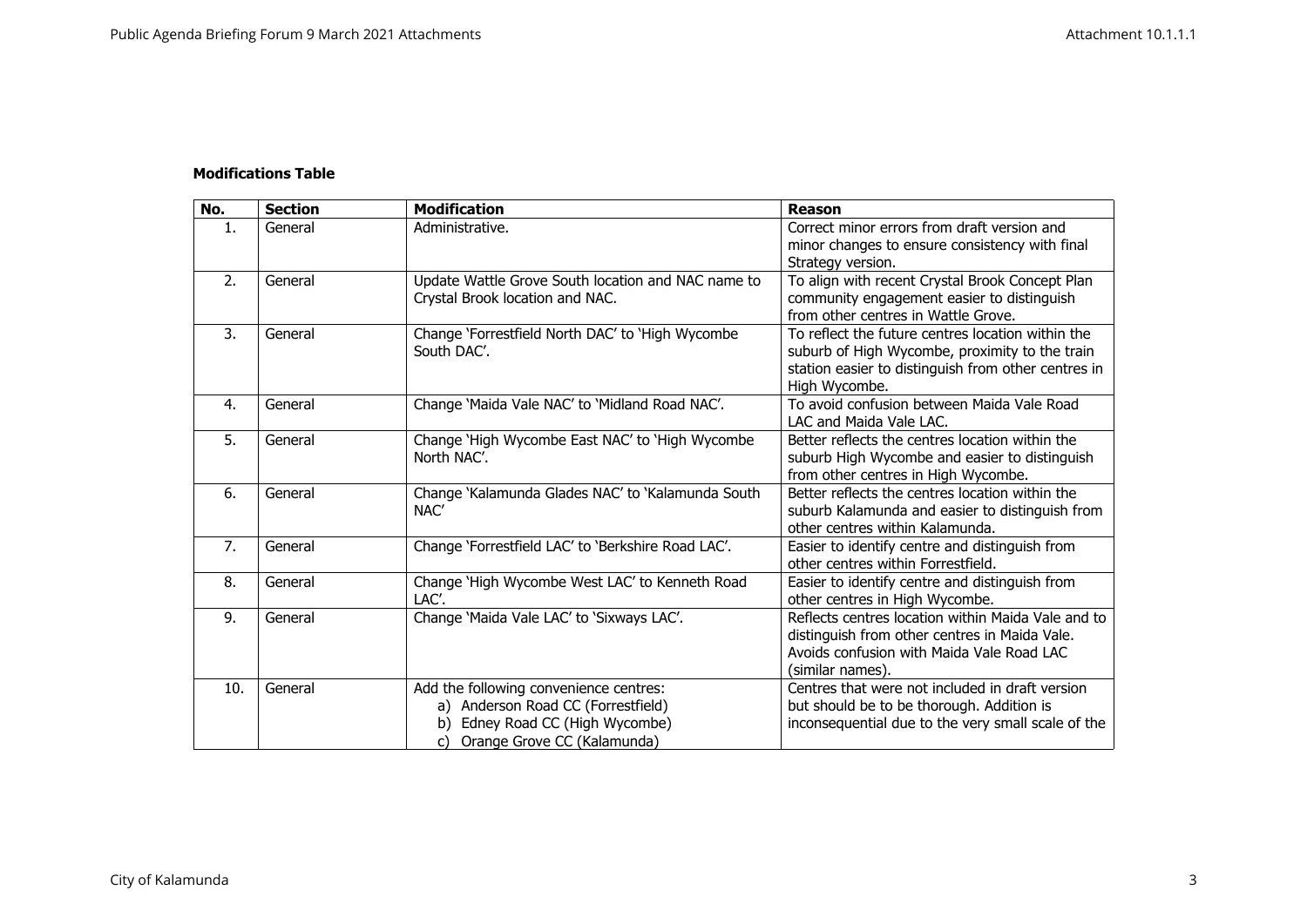|     |                     |                                                                   | centres, limited offerings and no actions within  |
|-----|---------------------|-------------------------------------------------------------------|---------------------------------------------------|
|     |                     |                                                                   | the Strategy impact the centres.                  |
| 11. | General             | Change naming convention for convenience centres                  | Distinguishes convenience centres from local      |
|     |                     | from LAC to CC.                                                   | activity centres within the Strategy.             |
| 12. | General             | Reference to Activity Centre Plans change to Precinct             | To align with new terminology under State         |
|     |                     | Structure Plans.                                                  | Planning Policy 7.2 Precinct Design and Draft     |
|     |                     |                                                                   | State Planning Policy 4.2 Activity Centres.       |
| 13. | 1.0(a)              | Add following note:                                               | To provide naming clarity.                        |
|     |                     | 'Forrestfield North and High Wycombe South are used               |                                                   |
|     |                     | interchangeably throughout the document. Forrestfield North       |                                                   |
|     |                     | refers to the District Structure Plan (DSP) area and subsequent   |                                                   |
|     |                     | local structure plans (LSP) and activity centre structure plans   |                                                   |
|     |                     | that have been prepared or are in the process of being            |                                                   |
|     |                     | prepared. High Wycombe South is the same area and is              |                                                   |
|     |                     | specifically used in the Strategy to identify the future activity |                                                   |
|     |                     | centre due to its proximity to the High Wycombe Station and its   |                                                   |
|     |                     | location within the suburb of High Wycombe.'                      |                                                   |
| 14. | 1.4 Activity Centre | Table update to include example of centre features.               | Greater explanation of each activity centre type. |
|     | Hierarchy - Table   |                                                                   |                                                   |
| 15. | 1.6 Targeted        | Include public advertising results.                               | To provide public advertising results.            |
|     | Stakeholder         |                                                                   |                                                   |
|     | Consultation        |                                                                   |                                                   |
| 16. | 2.1 State Policy    | Add Draft State Planning Policy 4.2: Activity Centres for         | Update relevant documents to the Strategy.        |
|     | Context             | Perth and Peel and Implementation Guidelines                      |                                                   |
| 17. | 2.2 City Policy     | Add Draft Public Art Masterplan and Draft Local Housing           | Update relevant documents to the Strategy.        |
|     | Context             | Strategy 2020 to table of City Policy documents.                  |                                                   |
| 18. | 3.1 Population, 3.2 | Update population information to align with most recent           | To provide up to date information.                |
|     | Dwellings and 3.3   | available information from Forecast i.d. 2021.                    |                                                   |
|     | Age Profile         |                                                                   |                                                   |
| 19. | 4.4 Major           | Change 'Forrestfield Airport Link' to 'Airport Railway            | To reflect recent name change.                    |
|     | Developments and    | Line'.                                                            |                                                   |
|     | Infrastructure      |                                                                   |                                                   |
|     | Delivery            |                                                                   |                                                   |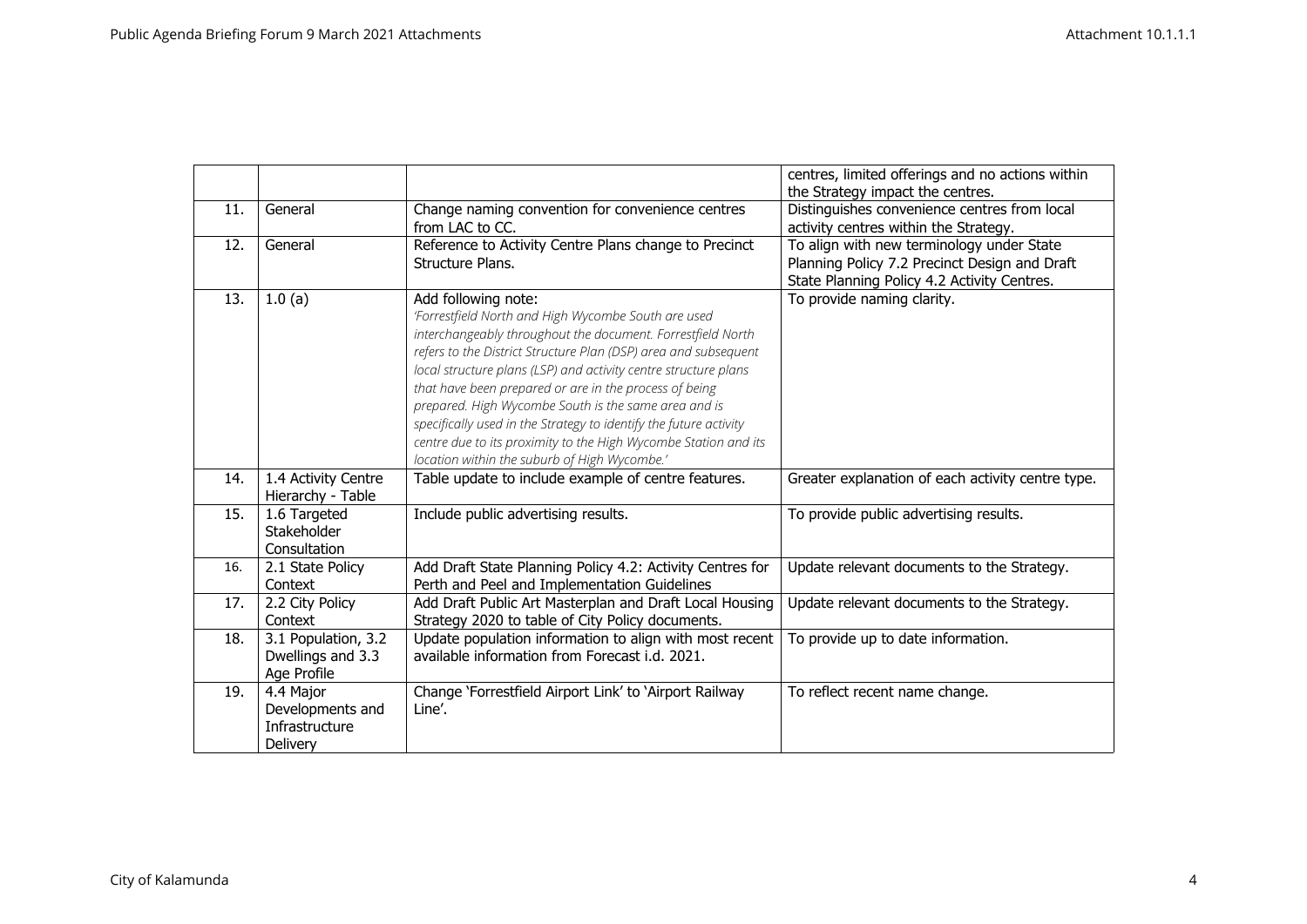| 20. | Section 4          | Add 4.6 Covid-19 section and explanation.                                                                                                                                                                                                                                                                                                                                                                                                                                                                                                                                                                         | To describe the affects of Covid-19 to the Activity<br>Centre Strategy outcomes.                                                   |
|-----|--------------------|-------------------------------------------------------------------------------------------------------------------------------------------------------------------------------------------------------------------------------------------------------------------------------------------------------------------------------------------------------------------------------------------------------------------------------------------------------------------------------------------------------------------------------------------------------------------------------------------------------------------|------------------------------------------------------------------------------------------------------------------------------------|
| 21. | 5.6.2 2036 Outputs | Modify Midland Road NAC (previously Maida Vale NAC)<br>requirements to only require a retail sustainability<br>assessment for any proposed development, removing<br>consideration post 2026.                                                                                                                                                                                                                                                                                                                                                                                                                      | In response to submission and alternative<br>modelling provided.                                                                   |
| 22. | Section 5          | Add 5.6.3 - Alternative Output Scenarios and<br>Development Proposals.<br>Individual sections with commentary created on<br>alternative modelling to the activity centres strategy<br>modelling for:<br>High Wycombe South DAC - local structure plan<br>modelling,<br>Kalamunda DAC - activity centre plan modelling,<br>Forrestfield DAC - submission,<br>Midland Road DAC - submission and alterative<br>modelling,<br>Wattle Grove North DAC - structure plan<br>amendment; and<br>Maida Vale Road LAC - development approval.<br>$\bullet$                                                                   | Provide alternative modelling outcomes from<br>recently prepared planning documents and<br>submissions through public advertising. |
| 23. | Section 5          | Add 5.6.4 - Retail Sustainability Assessment (RSA)<br>Requirements. Add section providing guidelines for<br>where a retail sustainability assessment should be<br>required.<br>Generally stating:<br>'Any new activity centre should be required to prepare<br>a retail sustainability assessment/impact test. Any<br>significant expansion of an existing activity centres<br>should also require a retail sustainability assessment to<br>be prepared to support a structure plan or development<br>application. The need for a RSA and the requirements<br>to be addressed are to be in accordance with SPP4.2 | To provide guidance on RSA requirements. In<br>response to submissions.                                                            |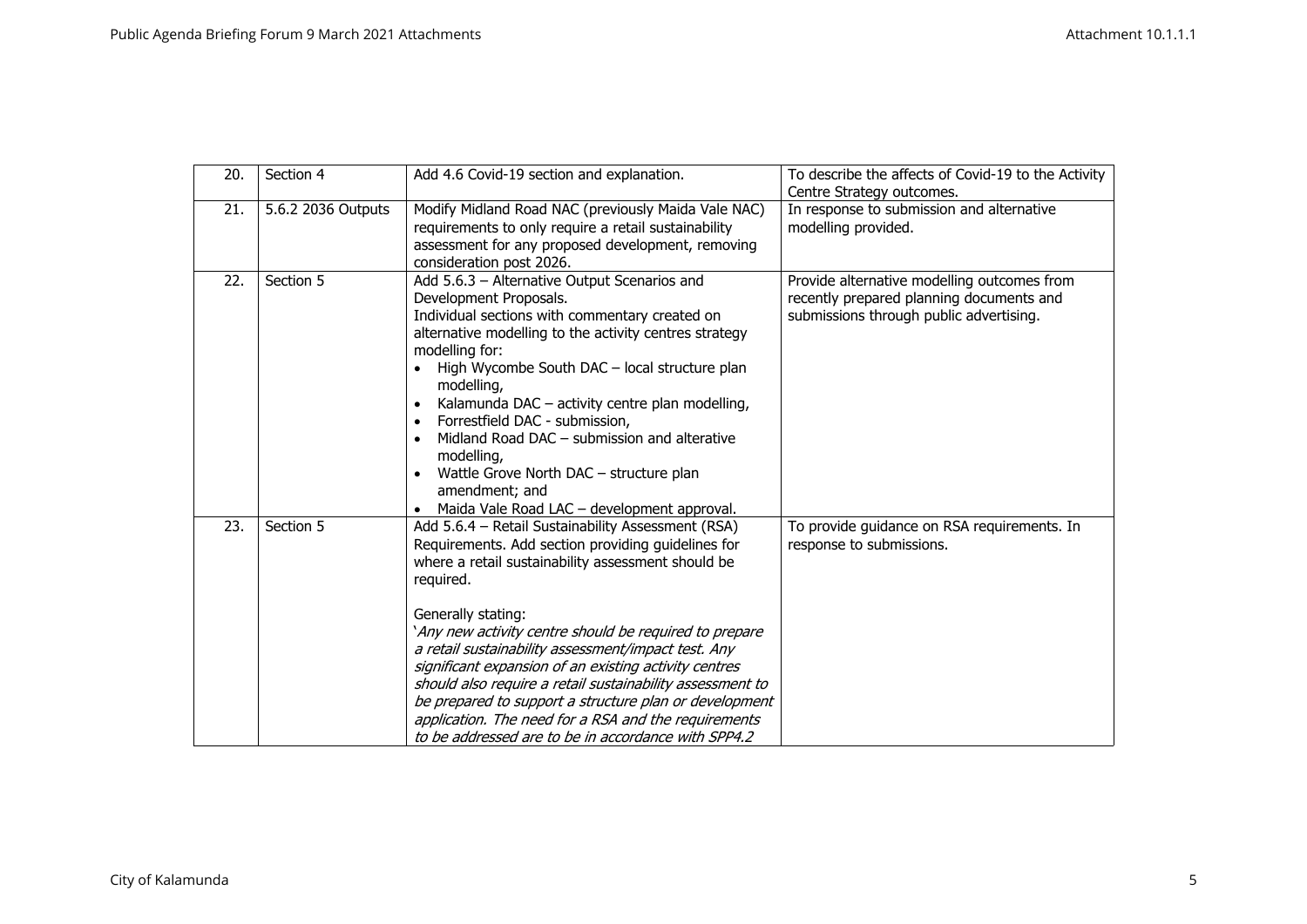|     |           | and Implementation Guidelines (including due regard      |                            |
|-----|-----------|----------------------------------------------------------|----------------------------|
|     |           | for the draft version).                                  |                            |
|     |           | Other forms of retail analysis reports may be accepted   |                            |
|     |           | instead of an RSA where deemed appropriate by the        |                            |
|     |           | City or where the above guidelines are not valid an RSA  |                            |
|     |           | or other form of retail analysis report may still be     |                            |
|     |           | requested where deemed appropriate by the City. The      |                            |
|     |           | City may consider preparing a local planning policy to   |                            |
|     |           | further address RSA requirements.'                       |                            |
| 24. | Section 5 | Add 5.6.5 - Out of Centre Development. Provide City's    | In response to submission. |
|     |           | position on 'out-of-centre' development proposals.       |                            |
|     |           | Generally stating:                                       |                            |
|     |           | 'The City is generally unsupportive of 'out-of-centre'   |                            |
|     |           | development. That is where commercial development        |                            |
|     |           | occurs outside of the activity centres identified by the |                            |
|     |           | Strategy. Out-of-centre development has the potential    |                            |
|     |           | to cause impacts on the economic viability of existing   |                            |
|     |           | and future centres identified by the Strategy. Assessing |                            |
|     |           | out-of-centre development should be undertaken in        |                            |
|     |           | accordance with SPP4.2 and Implementation Guidelines     |                            |
|     |           | (including due regard for the draft version).            |                            |
|     |           | Some existing convenience centres and some LACs          |                            |
|     |           | (non-supermarket) are examples of where out-of-          |                            |
|     |           | centre development has occurred in the past and          |                            |
|     |           | currently exists, however noting most of these centres   |                            |
|     |           | may pre-date the existing LACs (supermarket              |                            |
|     |           | component), NACs and DACs, and may still serve an        |                            |
|     |           | important convenience need in the community or have      |                            |
|     |           | a community connection. There may be consideration       |                            |
|     |           | for investigating alternative land uses at existing      |                            |
|     |           | convenience centres and LACs to consolidate              |                            |
|     |           | commercial activity in the larger and more activated     |                            |
|     |           | NACs and DACs and some of the more highly utilised       |                            |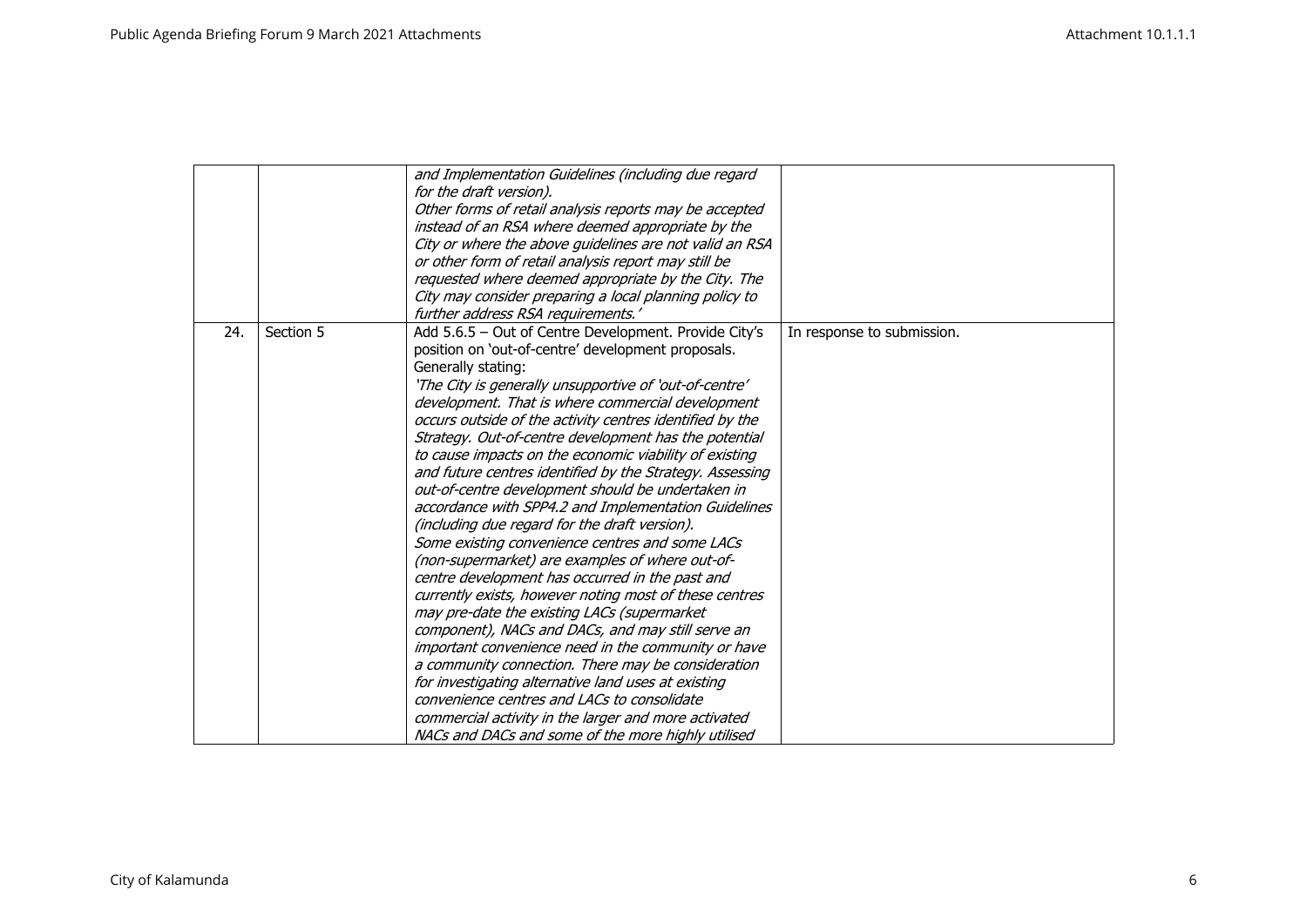|     |                                                                                                              | LACs. The City may consider preparing a local planning                                                                                                                                                                                                                                                     |                                                                                                |
|-----|--------------------------------------------------------------------------------------------------------------|------------------------------------------------------------------------------------------------------------------------------------------------------------------------------------------------------------------------------------------------------------------------------------------------------------|------------------------------------------------------------------------------------------------|
|     |                                                                                                              | policy to further address out of centre considerations.'                                                                                                                                                                                                                                                   |                                                                                                |
| 25. | 6.0 Built Form and<br>Public Realm<br>Analysis                                                               | Update with latest built form improvements within the<br>City and updated information on the Kalamunda Activity<br>Centre Plan. State that 'The City may consider<br>preparing a local planning policy to further address built<br>form in activity centres not covered by a set of design<br>quidelines.' | Information update.                                                                            |
| 26. | 7.0 Car Parking                                                                                              | Add reference to review of Local Planning Scheme 4.                                                                                                                                                                                                                                                        | Information update.                                                                            |
| 27. | 8.0 Existing and<br><b>Future Centres</b>                                                                    | Update title to 'Summary and Recommendations'.                                                                                                                                                                                                                                                             | Better reflects the purpose of the section.                                                    |
| 28. | 8.1 Existing Activity<br>Centre Hierarchy                                                                    | Update title to 'City of Kalamunda Activity Centres<br>Hierarchy'.                                                                                                                                                                                                                                         | Minor title update.                                                                            |
| 29. | 8.1 Existing Activity<br>Centre Hierarchy<br>(changed to City of<br>Kalamunda Activity<br>Centres Hierarchy) | Update table to provide location of the centres, existing<br>floorspace, model projected /alternative floorspace for<br>2026 and model projected / alternative floorspace for<br>2036. A number of subscript notes added to centres<br>within the table to clarify status of centres.                      | Table provides succinct summary of each centres<br>location and floorspace modelling outcomes. |
| 30. | Section 8                                                                                                    | Add 8.1 - Naming Conventions and commentary<br>regarding the conventions used for naming the activity<br>centres.                                                                                                                                                                                          | Clarified the naming conventions for the City's<br>activity centres.                           |
| 31. | 8.2 and 8.3 -<br>General                                                                                     | Change sub-titles 'Summary of Changes' to 'Summary<br>and Recommendations'. Added 'Alternative Modelling'<br>sub-section.                                                                                                                                                                                  | Better reflects purpose of section and provides<br>additional succinct information.            |
| 32. | 8.2 - Existing<br>Centres - District<br>Centres                                                              | Separate Kalamunda DAC and Forrestfield DAC into<br>separate sections with summaries of strategy<br>modelling, alternative modelling and recommendations.                                                                                                                                                  | More succinct and readable.                                                                    |
| 33. | 8.2 - Existing<br>Centres - District<br>Centres-<br>Kalamunda DAC                                            | State that expansion beyond 20,000m2 may be feasible<br>for Kalamunda DAC in the long term.                                                                                                                                                                                                                | Aligns with State Planning Policy 4.2 definition for<br>DAC's which is 20,000m2.               |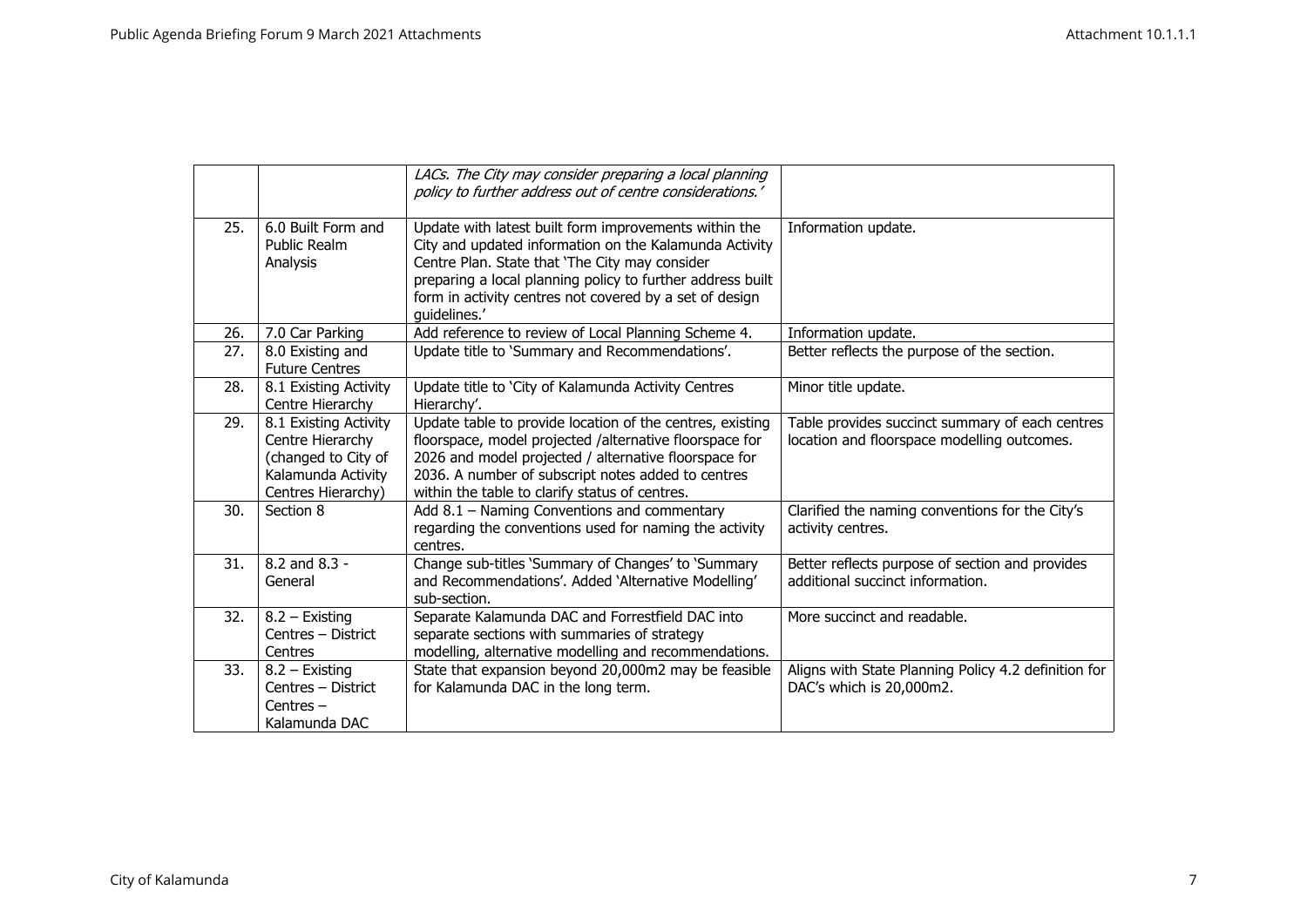| 34. | 8.2 - Existing            | State that expansion beyond 20,000m2 may be feasible                                                     | Aligns with State Planning Policy 4.2 definition for |
|-----|---------------------------|----------------------------------------------------------------------------------------------------------|------------------------------------------------------|
|     | Centres - District        | for Forrestfield DAC in the long term.                                                                   | DAC's which is 20,000m2 and response to              |
|     | Centres $-$               |                                                                                                          | submission.                                          |
|     | Forrestfield DAC          |                                                                                                          |                                                      |
| 35. | $8.2.1.2 - \text{Wattle}$ | Include commentary on the Council adopted Outline                                                        | Information update.                                  |
|     | Grove North NAC           | Development Plan amendment to the adjacent site.                                                         |                                                      |
|     | (changed to 8.2.2.3)      |                                                                                                          |                                                      |
| 36. | $8.2.1.2 -$ Edinburgh     | Include commentary on the recent development                                                             | Information update.                                  |
|     | Road NAC (changed         | approval of additions and improvements to the                                                            |                                                      |
|     | to $8.2.2.6$ )            | Edinburgh Road BAC,                                                                                      |                                                      |
| 37. | $8.2.1.3 - High$          | Add commentary regarding the interchange upgrade to                                                      | Information update and investigation                 |
|     | Wycombe East LAC          | Kalamunda Road / Roe Highway, disruption to the                                                          | opportunity.                                         |
|     | (changed to 8.2.3.3)      | centre and competition from surrounding centres.                                                         |                                                      |
|     |                           | Comment made regarding consideration of investigating<br>most appropriate zoning for the site subject to |                                                      |
|     |                           | consultation.                                                                                            |                                                      |
| 38. | $8.3.1$ – Forrestfield    | Update alternative outputs to align with table earlier in                                                | Information update.                                  |
|     | North DAC (changed        | the document.                                                                                            |                                                      |
|     | to 8.3.1.1 High           |                                                                                                          |                                                      |
|     | Wycombe South             |                                                                                                          |                                                      |
|     | DAC)                      |                                                                                                          |                                                      |
| 39. | 8.3.2 Maida Vale          | State that Maida Vale South is identified as Urban                                                       | Information update.                                  |
|     | South (changed to         | Expansion by the North East Sub-Regional Framework.                                                      |                                                      |
|     | 8.3.2.1)                  |                                                                                                          |                                                      |
| 40. | 8.3.3 Wattle Grove        | Include commentary regarding the name change to                                                          | Information update.                                  |
|     | South (changed to         | Crystal Brook. Stated that Maida Vale South is identified                                                |                                                      |
|     | 8.3.2.2 Crystal           | as Urban Expansion by the North East Sub-Regional                                                        |                                                      |
|     | Brook)                    | Framework.                                                                                               |                                                      |
| 41. | 8.3.4 Maida Vale          | Include alternative modelling commentary provided by                                                     | Response to submission.                              |
|     | (changed to 8.3.2.3)      | submission that generally supported the establishment                                                    |                                                      |
|     | Midland Road NAC)         | of the Midland Road NAC without compromising                                                             |                                                      |
|     |                           | Forrestfield North establishment. Removed 2026                                                           |                                                      |
|     |                           | requirement.                                                                                             |                                                      |